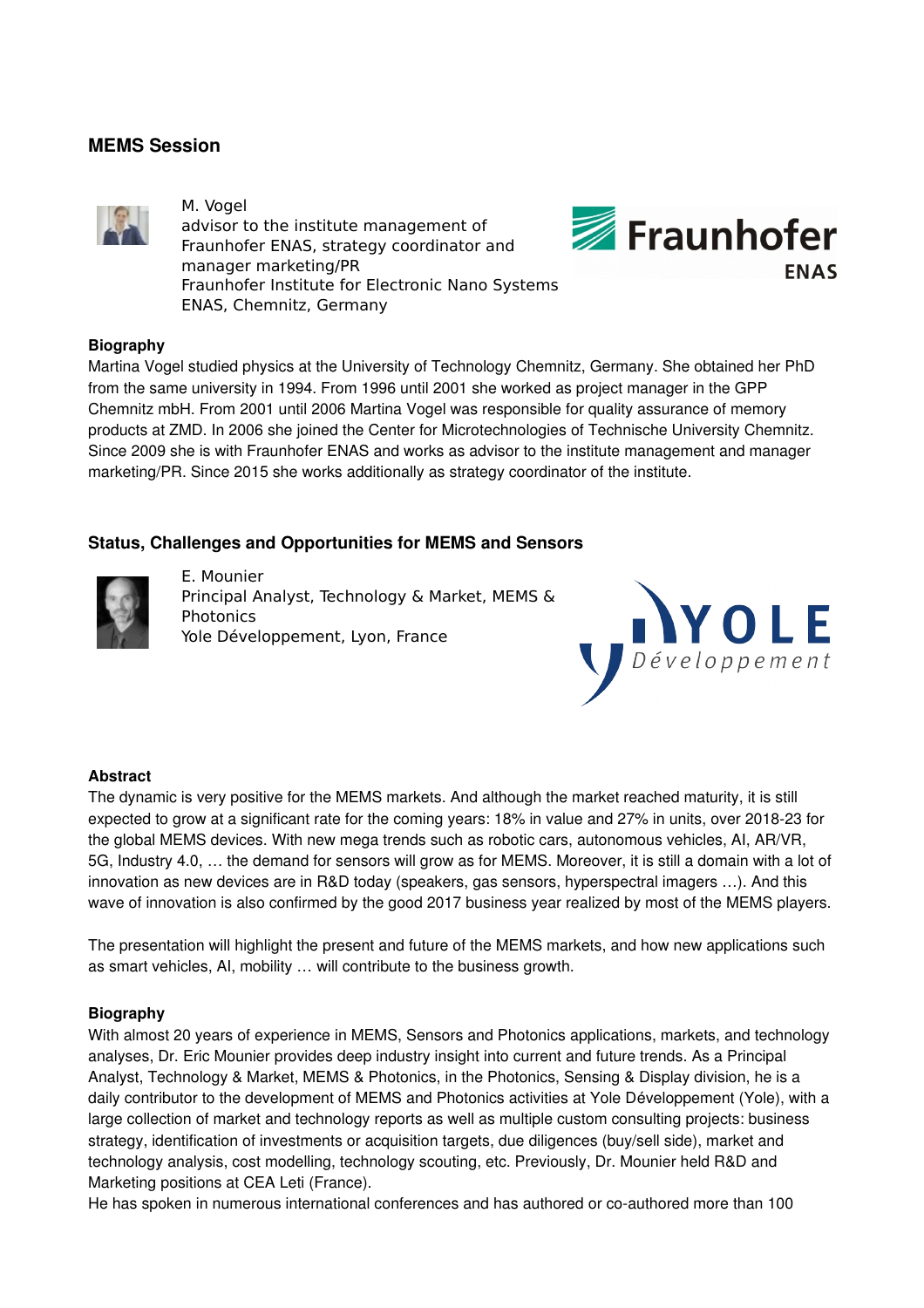## papers.

Eric has a Semiconductor Engineering Degree and a Ph.-D in Optoelectronics from the National Polytechnic Institute of Grenoble (France).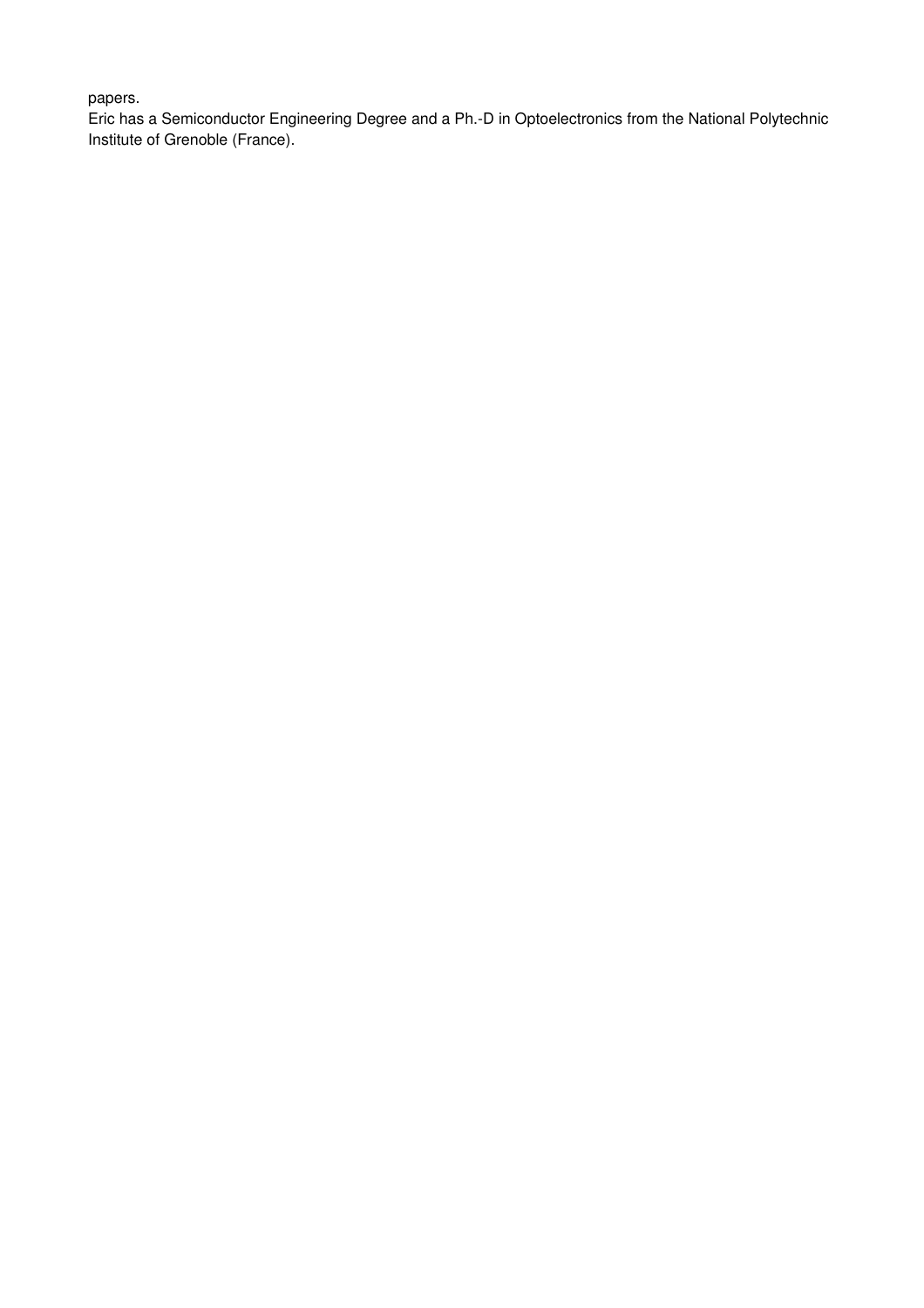### **Design Enablement for the Next Generation of MEMS Products**



C. Dufour MEMS PDK Program Manager Coventor, Coventor, Villebon sur Yvette, France



#### **Abstract**

The semiconductor industry has established integrated design environments based on PDKs (Process Design Kits), standard cell libraries, memory architectures, and IP. This design infrastructure is a key success factor, providing easy access to CMOS technology for IC designers, and increasing the chance of first-pass successful silicon. Can these features and benefits be brought to MEMS product designers? MEMS-based component suppliers want to reduce their time to market and rapidly ramp their designs into high-volume production, by reducing design spins and fabrication cycles. At the same time, a new MEMS design often requires process development not typical in CMOS design. While the prior MEMS rule "one process, one product" has become weaker over the last few years, MEMS design tools must still be very much "process aware" and adaptable to process modifications. Ideally, a design environment and design methodology for MEMS should enable efficient re-use of technology and design knowledge while supporting manufacturing process changes and design optimization.

We will present a new methodology for MEMS design that uses MEMS Process Design Kits. These PDKs can be the "golden" container for MEMS technology and design information, and increase the chance for first-pass successful silicon. Based upon proven technologies from X-FAB and CEA Leti, we will share examples of MEMS component libraries that contain multi-physics compact models (rigid or flexible shapes for masses and membranes, electrostatic combs, piezo resistive gauges, suspension beams) and demonstrate how these models and libraries enable the reuse of characterized structures across multiple designs. We will then demonstrate how a parameterized and interactive component library, combined with a MEMS PDK interface, can facilitate the adaptation to foundry specific processes, provide designers with the ability to quickly explore a broad design space, and optimize designs for performance and manufacturing.

#### **Biography**

Christine Dufour is MEMS PDK Program Manager at Coventor since August 2016. Christine has more than 20 years of experience in the semiconductor industry, leading process design kit (PDK) development for BiCMOS and CMOS processes in several major semiconductor companies. Christine has also worked as a Product Manager in the RF design environment area. She has extensive experience in PDK development and all aspects of design flow and design tools. She is now collaborating with leading MEMS foundries and MEMS research institutes to develop and promote innovative design platforms for MEMS sensor design & integration with support for PDKs.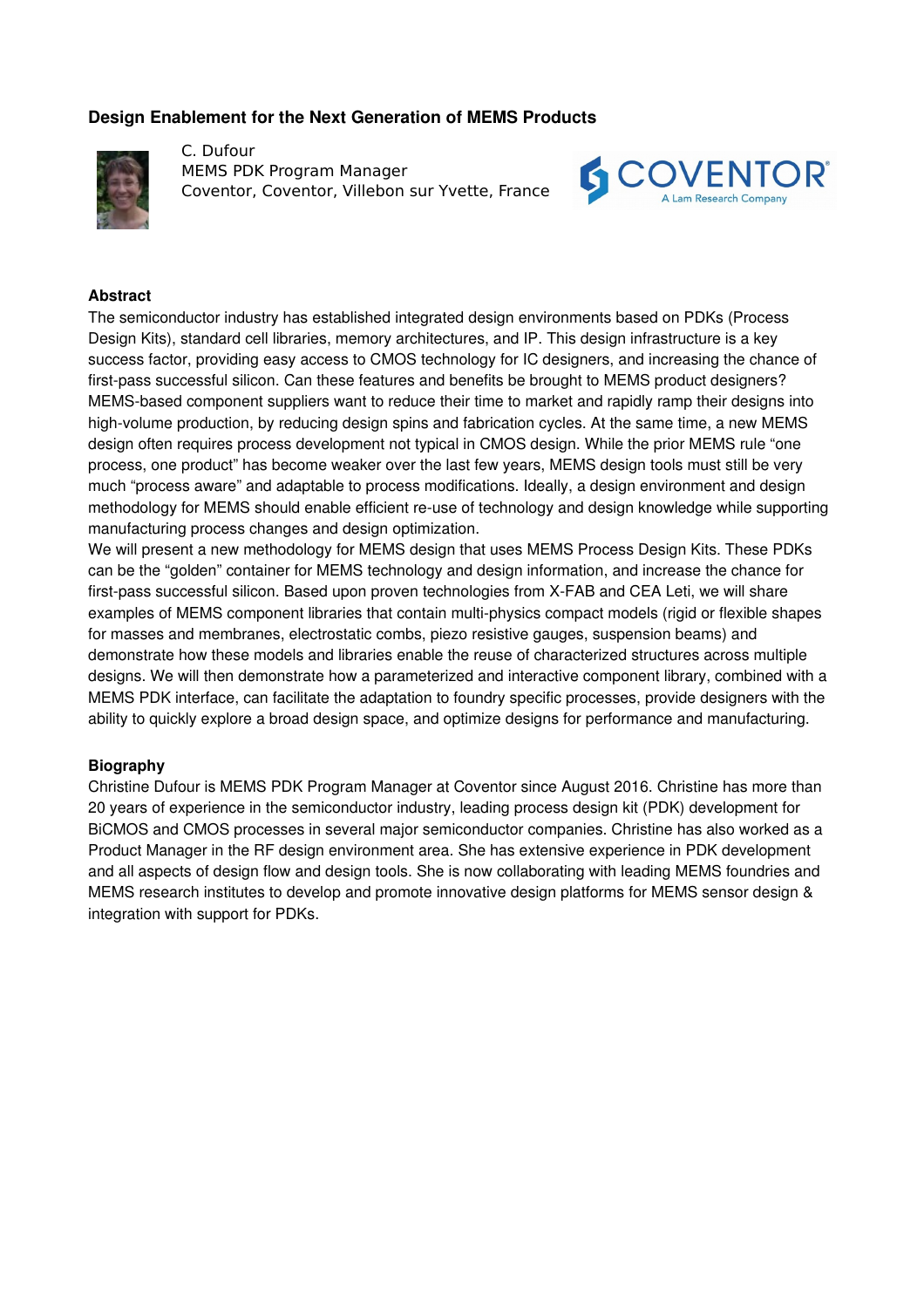### **MEMS General and Plasma Dicing Process**



B. Holz Process Technology Manager Accretech Europe GmbH, Semiconductor Equipment, Munich, Germany



### **Abstract**

MEMS devices such as Pressure sensors, Accelerators, RF-MEMS, Microphones, Bio-MEMS, Printer heads, etc. are very sensitive and hence require gentle die singulation technique. Such technique needs to be very clean, not generating any particles, preventing mechanical stress, vibrations, or ESD damages, and in particular, it should work without any cooling fluids. As well known from conventional diamond blade dicing all these influences may damage fragile mechanical MEMS structures like membranes, micro holes or sensitive chemical coatings.

In contrast to blade dicing and other ablation laser techniques, the "ML laser technology" is using a low energy IR laser beam that is focussing into the Silicon bulk. Hereby a so called modification layer with defined punctual stress profile is generated that works effectively as a hyphenation point. The die separation itself takes place by subsequent dicing tape expansion. Since only a very limited interior region of the wafer is processed by laser beam irradiation, mechanical or thermal damages and die edge chipping can be avoided.

Latest ML dicing machine generation and its accessory tools combines fully automatic operation, superior die separation quality with high productivity. The latter is achieved by a newly developed multi-beam laser engine that is built on a high speed machine platform allowing dicing feed speeds up to 1000mm per second.

The presentation provides an overview about typical MEMS applications for the ML singulation process, its requirements and limitations, as well as about laser dicing process variants like double side laser irradiation of MEMS wafer stacks and laser irradiation through tape (LTT).

### **Biography**

Bernhard Holz has more than 30 years of experience in production of semiconductor devices, especially in mechanical processing technologies like wafer grinding, polishing and dicing. He made a diploma in mechanical engineering at the Technical University Berlin, afterwards he received a PhD in the field of Silicon wafer manufacturing and sub-surface damage analysis at the PTZ Berlin. From 1994 he worked as R&D Manager for a supplier of wafer slicing and grinding machines. He jointed Accretech Europe in June 1998. As Process Technology Manager he is responsible for customer application support for Polish Grinders as well as Wafer dicing machines. As head of the European demo & application center in Munich he further drives blade and laser dicing process developments, evaluations and services for various European Semiconductor as well as MEMS companies.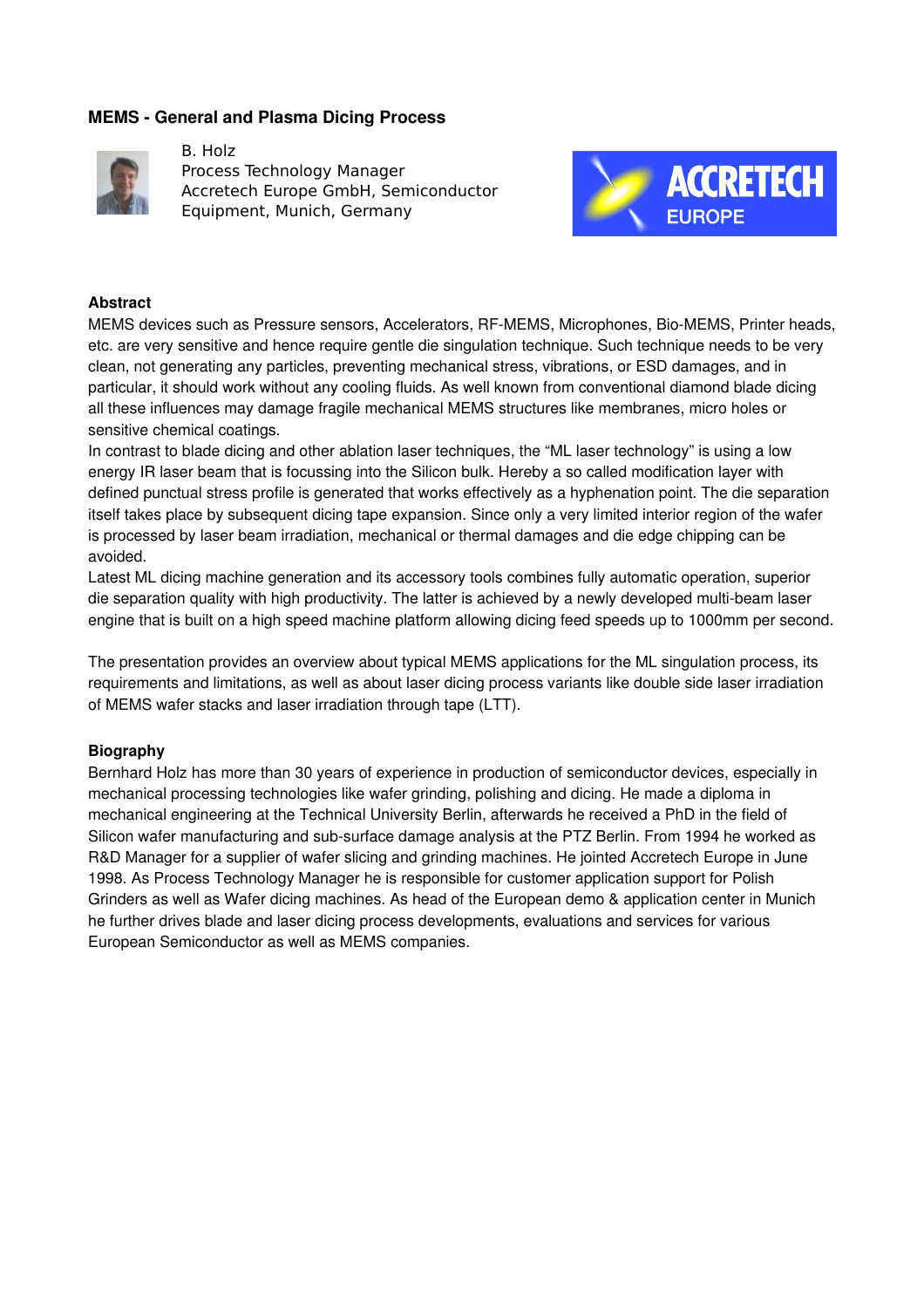## **Organic Nanofibers as Next Generation Chemical Sensors for Real-time Process Monitoring**



D. Later President and CEO Vaporsens, Inc, Salt Lake City,, United States



### **Abstract**

Early detection of gas phase chemicals can ensure product integrity, and human safety. New types of chemical sensors are being developed that are sensitive, selective and rapid for direct vapor detection of hazardous chemicals.

These next generation chemical sensors are based on novel organic nanofiber materials that demonstrate photoconductive and chemiresistive responses to surface adsorption of chemicals. The nanofibers are prepared via self-assembly of building-block, core molecules that are uniquely functionalized with a variety of tail and head groups that enable sensitive and selective binding and electron transfer interaction with different chemical analytes. When placed on a substrate, nanofibers form a porous super-net structure with large surface area and high porosity that can capture target molecules from the air through molecular diffusion and surface adsorption. Upon capture the electron density associated with the nanofiber structures can either increase or decrease resulting in an observable change in electrical conductivity that signals a detection event. For enhanced selectivity nanofibers of different chemical functionality can be deployed in sensor arrays. In addition to selectivity, the nanofiber sensors are also highly sensitive. Certain chemical species have been detected at the low parts per trillion (ppt) level. Nanofiber sensors are particularly sensitive to amines, aldehydes, volatile organic compounds, and toxic industrial chemicals.

Vaporsens, Inc. has developed autonomous nanofiber chemical microchip sensors and sensor arrays that can be deployed in small portable detectors and/or fixed distributed networks. Nanofiber chemical sensors can deliver lower limits of detection and faster response times than other commercially available chemical sensors.

### **Biography**

Douglas Later is a business leader and Ph.D. analytical chemist with 30 years of experience in both small and large businesses, including several high-tech startup companies. Doug's corporate leadership roles and experience are in the areas of business development, research and development, design and engineering, manufacturing, quality assurance/quality control, regulatory compliance, customer service, marketing, and sales in analytical instrumentation and chemical manufacturing settings, as well as a service laboratory environment. His experience also includes international and national expertise in collaborative research and development, engineering, technology licensing, distributor agreements, marketing, and joint-venture business development.

Dr. Later has proven communication skills with more than 250 technical and business publications and several hundred technical and business presentations in the various fields of chemistry and biology including book chapters, journal publications, published proceedings, government reports, regulatory methods, as well as conference, seminar and symposia presentations.

He has also been a principal investigator and project manager of government and commercial grants and contracts from federal agencies such as the U.S. Department of Defense, National Science Foundation, U.S. Environmental Protection Agency, U.S. Department of Agriculture, U.S. Department of Energy, U.S. National Institute of Health, and U.S. National Cancer Institute.